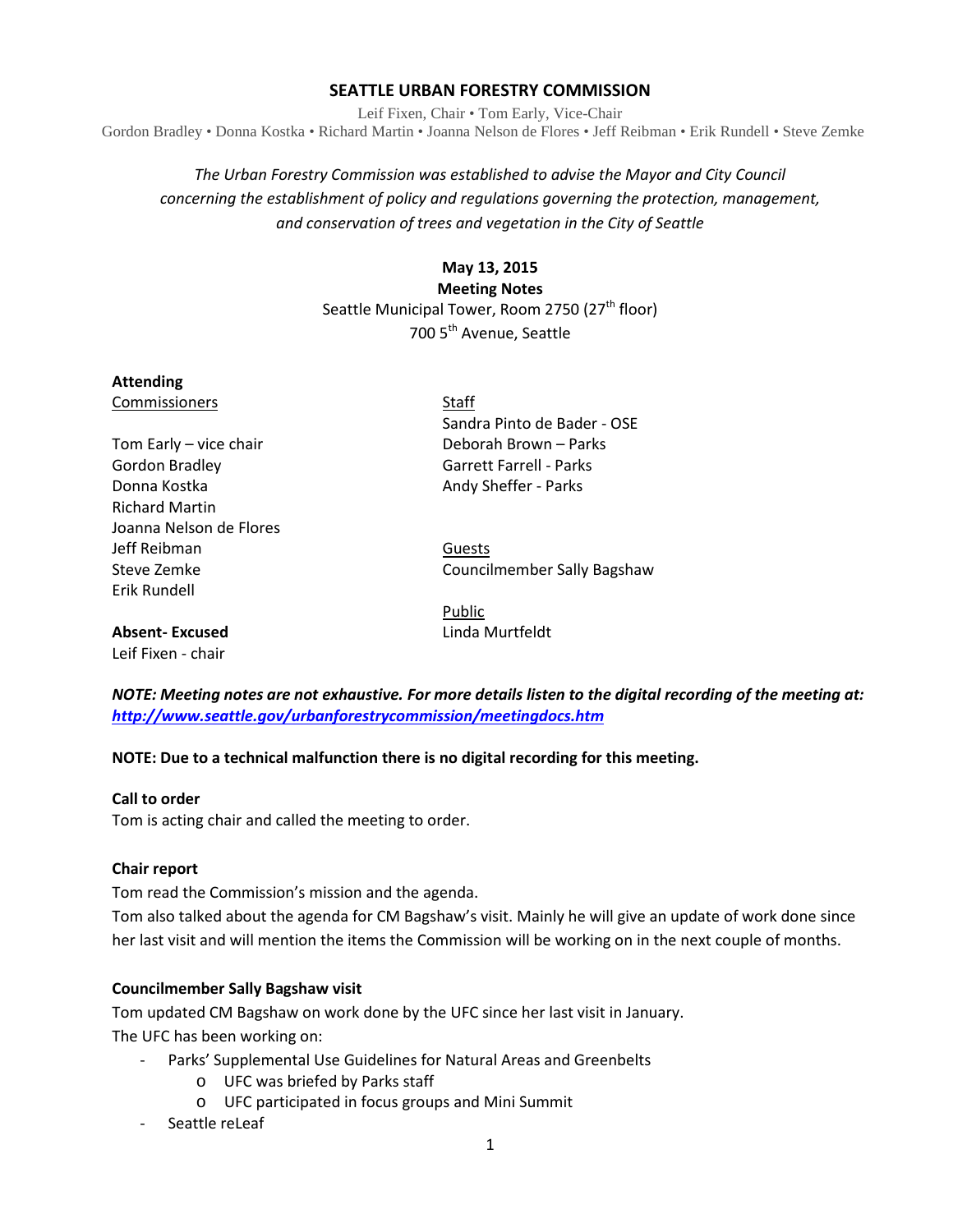- o Commission was briefed on program accomplishments: Tree Ambassador project and Trees for Neighborhoods project
- Green Seattle Partnership
	- o UFC was briefed on timeline for the GSP 20-year Strategic Plan update
	- o UFC will be providing input on this update
- Arboretum Multi-use Trail
	- o The Commission was briefed by Project staff
	- o Commissioner walked the site
	- o Project staff came back to answer questions for the first draft letter of recommendation
	- o Commission is revising the letter and voting on it today (5/13)
- Cheasty Greenspace Mountain Bike Pilot Program
	- o UFC was briefed by project supporters
	- o UFC did a site tour
	- o UFC decided to issue a letter focusing on concerns about the site hydrology
	- Environmentally Critical Areas update and Low Impact Development update
		- o UFC was briefed by DPD staff
		- o UFC will provide input once draft documents are available
- Comp Plan update
	- o UFC has been working with DPD to provide input
	- o UFC visited with Planning Commission representative and will be working together on Comp Plan update
	- o Initial focus on the ECA element

Upcoming briefings:

- Pruning for views Parks
- DPD current tree protection code enforcement DPD
- Trees and Sidewalks Operations Plan SDOT
	- o This is the third briefing on this plan. The UFC has been providing input all along.
- Stormwater Code update DPD
- Right-of-Way Improvement Manual update SDOT
- Freight Master Plan SDOT

CM Bagshaw wanted to include green gardens and green streets as part of this conversation. CM Bagshaw thanked the UFC for the very important work they do.

She went to Vancouver last year and visited their green gardens (they have close to 800 of them). They are promoting gardens that neighbors take care of. She approached SDOT and SPU to consider hiring a volunteer coordinator to lead this work in Seattle. In Vancouver, garden spaces are up for adoption and neighbors commit to taking care of a space for one year. If they don't want to continue then the space goes up for adoption. These spaces are community gathering places. CM Bagshaw believes this idea ties nicely with green streets and with SDOT's Greenways (non-arterial streets for biking and walking). Portland has 65 miles of greenways. Friends of Trees groups in Portland help neighbors with maintenance. In Seattle we now have 23 neighborhoods that are part of the Seattle Greenways. The first priority would be to take care of existing trees.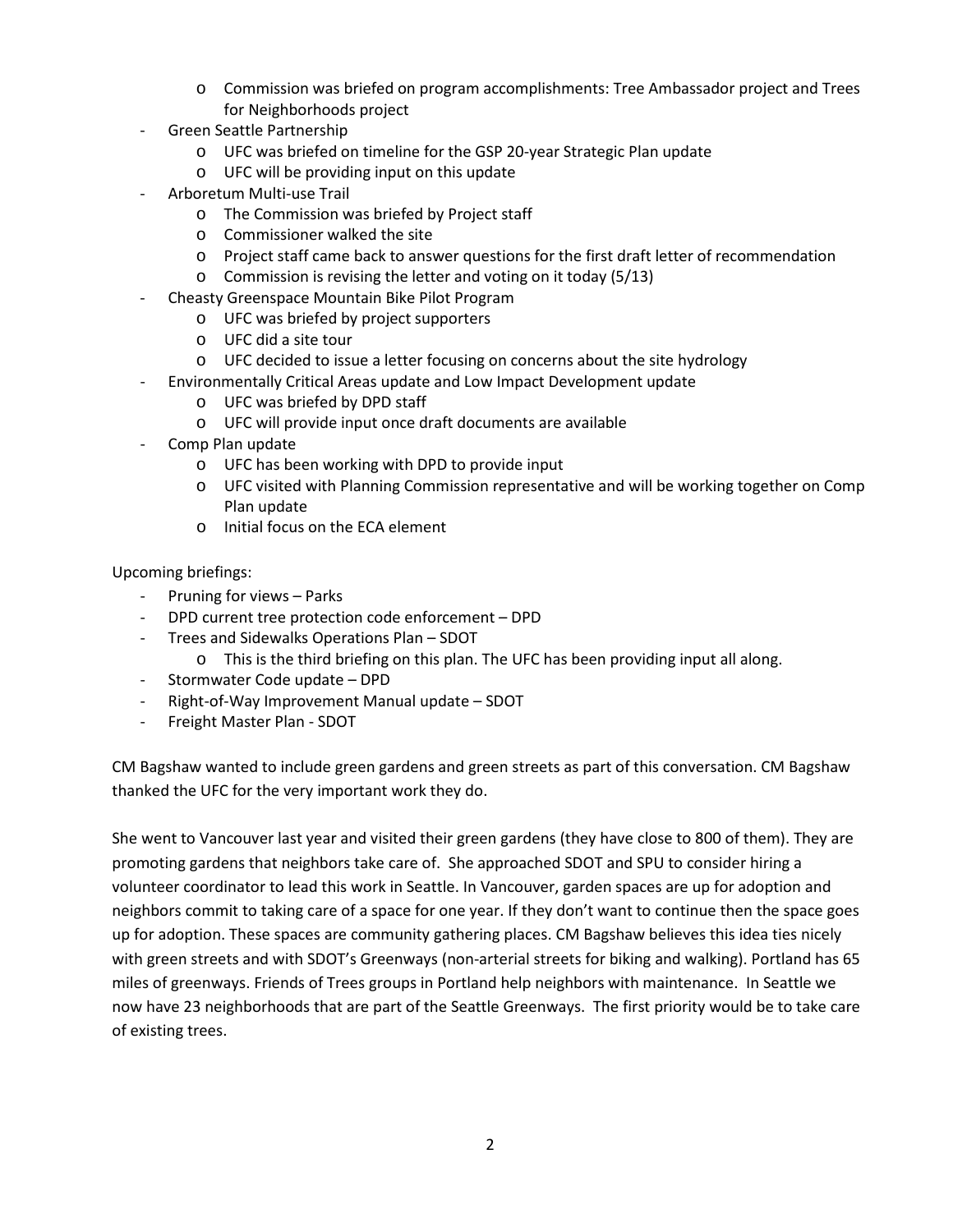UFC question: Is there a difference between green streets and greenways? CM Bagshaw's answer: Greenways are non-arterial for bikes and pedestrians. Green gardens are spot locations. In some cases they have taken asphalt out in order to introduce a garden.

UFC comment: it's important to clarify that there is a tree requirement. When we had a briefing from SDOT and realized they had not included trees in their greenways. That can be confusing when they use the 'green' term. If it's a green street it should have trees as an element.

CM Bagshaw's answer: that's why she asked Parks and SPU to add a position to coordinate this effort. She introduced this idea as part of the eco-district effort taking place in neighborhoods such as Capitol Hill. She would like to see the UFC participating more actively in these efforts.

UFC question: do gardens in Vancouver include flowers and food? CM Bagshaw's answer: yes. Both.

UFC comment: it's important to look at the health implications of planting edible plants close to streets. CM Bagshaw's answer: they were very sophisticated and they had clear guidelines.

UFC question: in terms of getting more space available, the UFC is currently working with SDOT on the Rightof-Way Improvement Manual. Maybe the UFC could bring that message about green gardens and green streets back to SDOT. Would there be incentives provided to encourage such installations maybe through GreenFactor or stormwater credits?

CM Bagshaw's answer: GreenFactor needs to be strengthened so planting St. John's Worth doesn't provide all the points required. Somehow Vancouver has it figured out.

UFC question: are Vancouver's gardens located mainly on residential areas? CM Bagshaw's answer: yes, mostly in residential areas. Young people are very involved.

UFC comment: maybe apply these ideas to SDOT right-of-way? Tree Ambassador might work on landscape renewal projects? reLeaf reported that there is a lot of interest in the program and would be great to grow and empower the program.

UFC comment: reach out to businesses like Loews and Home Depot maybe through a Council resolution encouraging all business that sell plants to stop selling invasive plants. There have been efforts in the past from the Washington Plant Society and others. The time is ripe to try and do this again. King County Native Plants have great links to recommendations for what to plant and what not to plant.

UFC Comment: the Mayor came to a recent UFC meeting and he said that he is going to give direction to DPD to resume work on a tree ordinance for private property. There are good opportunities to strengthen compliance. SDOT is already using permits for tree pruning and removal.

UFC Comment: We are looking forward to the canopy cover assessment that will be done in July.

UFC Comment: The Commission is interested in having a strong tree component in the new Comp Plan update.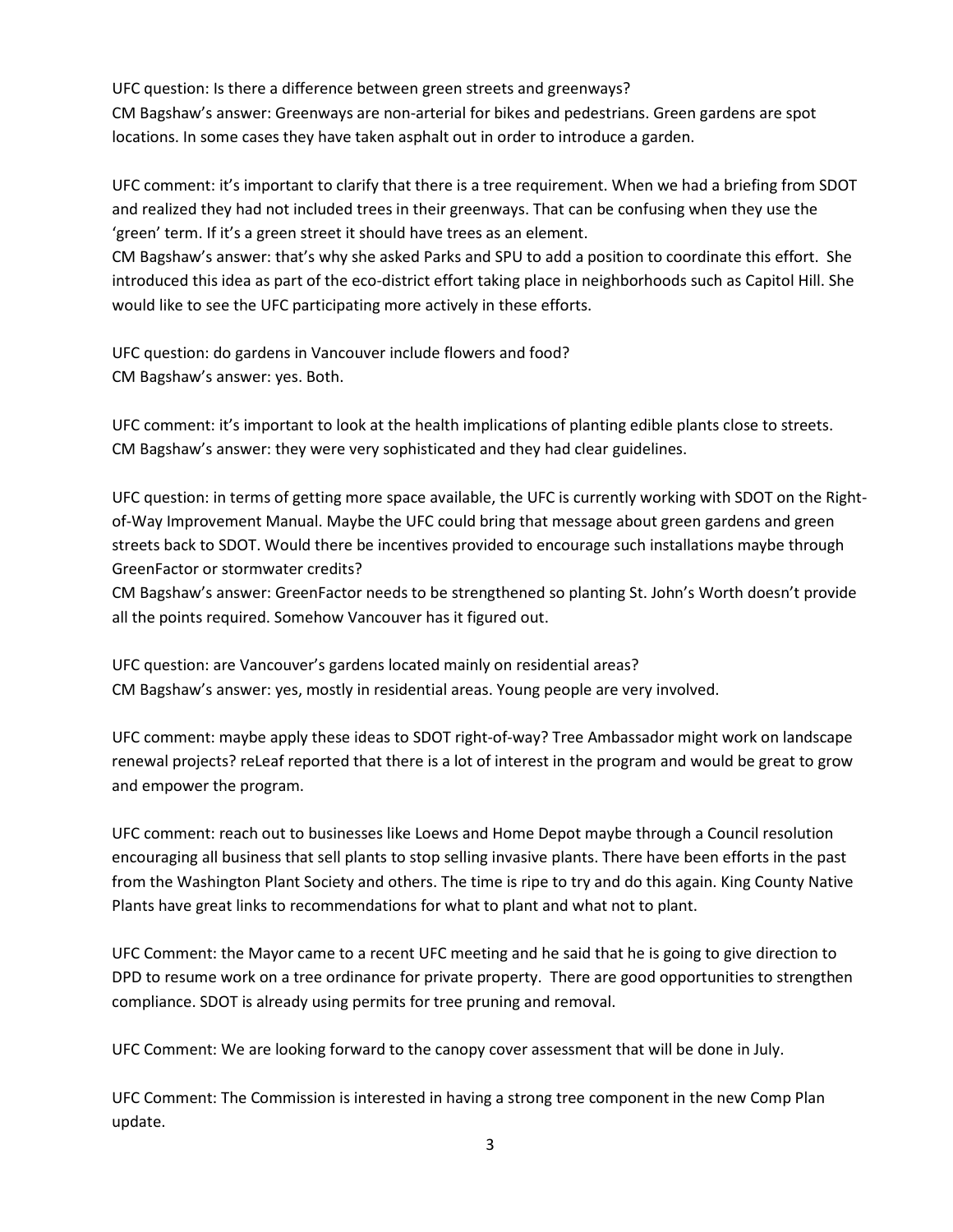Steve mentioned that he believes DPD has a conflict of interest when overseeing the Comp Plan update and the tree protection for trees on private property.

Architects and developers tend to avoid being creative in the ROW because they want to avoid issues with SDOT standards. Hopefully the ROWIM update will take care of that. The Commission has made recommendations to SDOT and DPD to provide enough canopy space to accommodate a tree's canopy and enough soil to accommodate a mature tree. One of the challenges is the engineering component with very strict application of standards where they are not necessarily applicable which impede design solutions that would be more creative and better for trees. Empowering reviewers to be more flexible would be good.

Sandra will request a briefing as a way to provide information to SDOT plan reviewers in order for them to understand issues that preclude creative solutions.

CM Bagshaw also recommended the UFC get involved on the Vine Street project. Neighbors are very engaged to apply Bell Street elements to Vine Street.

UFC Comment: need to look at the language on tree removal dependent on property owner being able to develop the property to its fullest potential. Language should be revised. CM Bagshaw's answer: could do a *quid pro quo* so if someone takes out a mature tree they need to plant "x" amount of trees elsewhere. That would be a policy to support ongoing tree planting.

CM Bagshaw asked Jeff Reibman to help her make recommendations to SDOT on these issues.

UFC Comment: would like to calculate how many trees we need to plant to get to our 30% goal once we have the most recent canopy cover.

CM Bagshaw comment: She has an idea related to the Arboretum. Asked the UFC to visualize putting a connecting bike/ped trail from Foster Island for people to walk and bike all the way down to Madison Park. This is an upcoming issue for the UFC to be aware of.

Sandra to find out who would provide a briefing on the pollinator pathway.

## **Parks briefing on pruning for views – Deborah Brown (Parks)**

Deborah Brown from the Parks Department briefed the Commission on the current practice for pruning for views. Current practice:

- They have a 3-page document describing requirements. This is a comprehensive document but not very clear for home owners.
- Refers to ISA and NAA standards but doesn't give specific requirements or specifications.
- Includes a maintenance agreement where the home owner is expected to do restoration work but this is very hard to enforce.
- Based on City of Seattle tree policy from 2001.

Goals include:

Maintaining healthy trees and the urban forest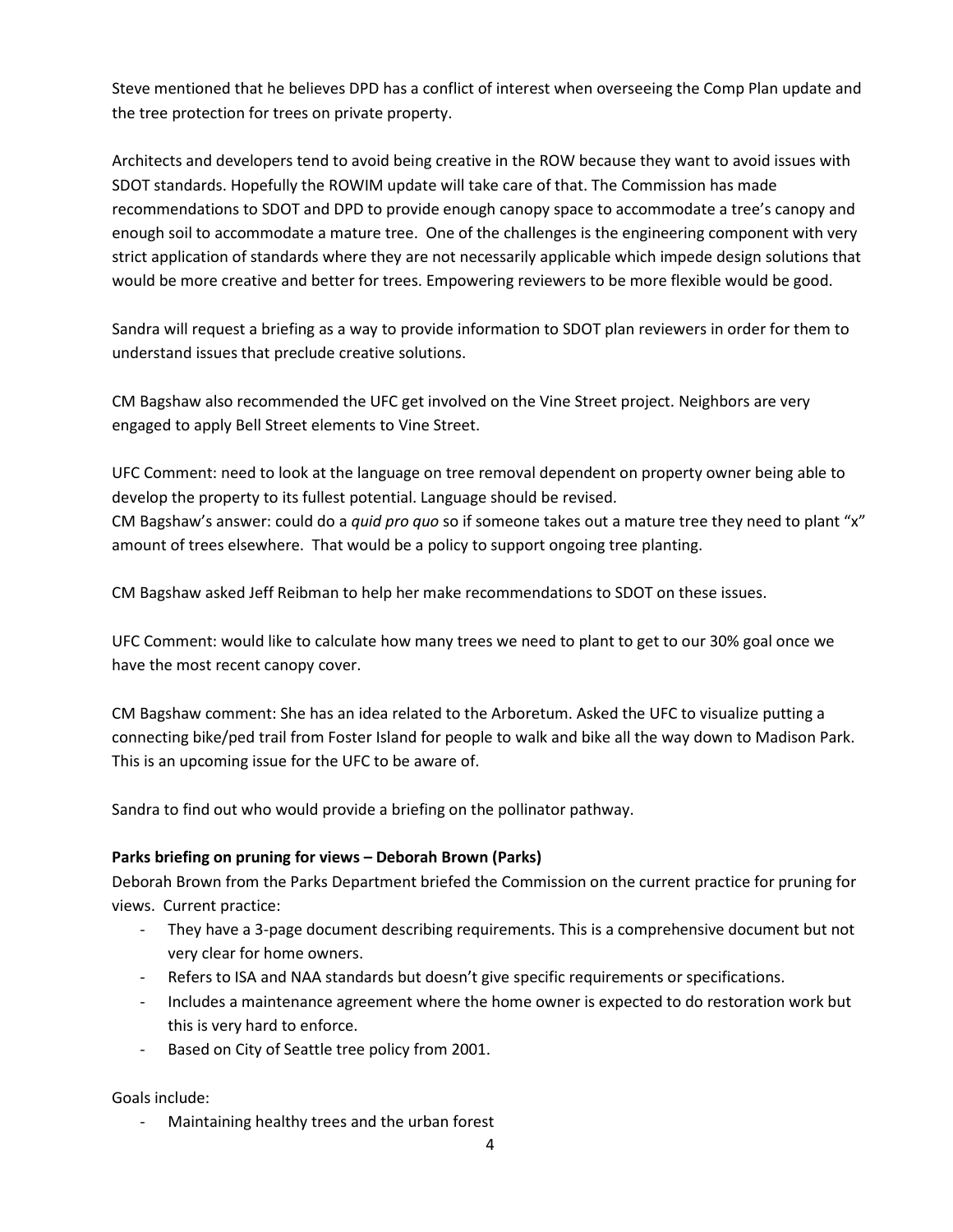- Protect steep slopes
- Provide a clear permitting process for homeowners, tree care companies, and Parks staff.
- Bring in line with other City departments. They used to refer people to a DPD Client Assistance Memo that had a lot more information that was not specific to Parks property.
- Be fair to all applicants.

Parks accommodates views if it can be done in a way that doesn't harm trees. Parks want to be good neighbors. They would like to have a pictorial guide in the permit application so that people are clear on what will be and won't be approved. Parks will not allow tree toping.

If more than 25% of the canopy is removed that would be over pruning and wouldn't be approved.

Timeline for policy update:

- May December 2015 to review policy changes internally
- Parks Board Review late summer 2015
- Public/UFC review late fall 2015
- Sprint 2016 issue revised permit policy.

UFC Comment: is part of the process reviewing what other cities are doing in the region? We might not necessarily base the update on how we've done things in the past. Where does the DPD ordinance fit into this policy?

Answer: Haven't thought of that but will consider doing it. Parks will not be removing trees to accommodate views. The new policy will be more restrictive than past practice.

Currently there is a \$130 fee. They will move to higher fee that will include site visits to talk to the homeowner to manage expectations.

UFC question: what happens if the home owner tops trees anyway? Answer: fines will be assessed and the amounts are being considered.

UFC question: who does the work?

Answer: private tree care companies that should be certified.

UFC question: do you have a list of approved tree service companies? It will be important to give more teeth to the policy.

Answer: not now but might use a similar method to what SDOT is currently doing with a registry.

UFC question: would Parks prune windows for the public to be able to see nests of endangered species? Answer: At this time Parks crews work on preserving view corridors.

UFC question: Could this work be paid for by a community group if they come up with the funds? Answer: that could be considered.

UFC comment: Would like to encourage Parks to join SDOT's tree care company registry to have a more concerted effort for good tree work to be encouraged citywide.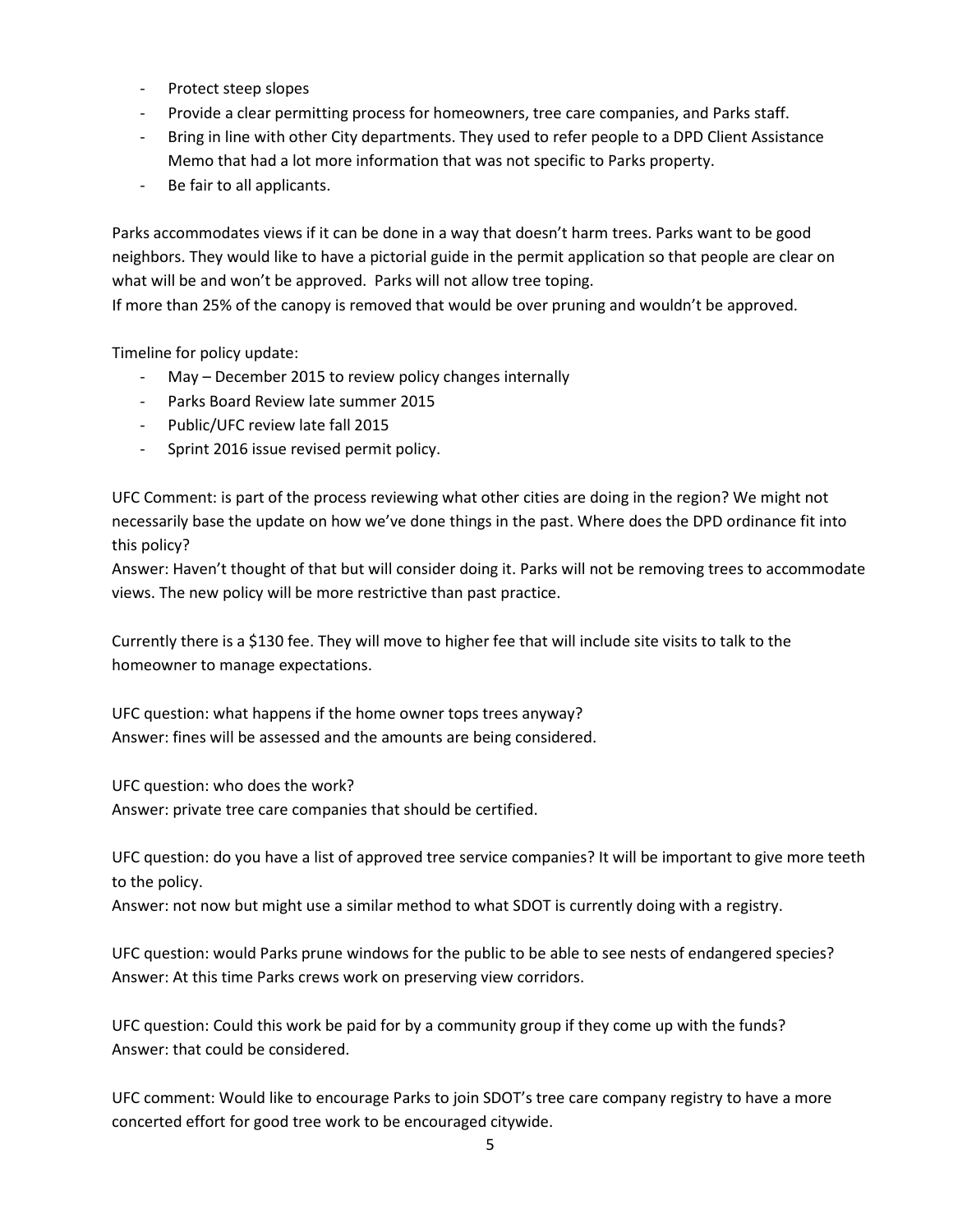UFC question: do Parks receive geotech reports to evaluate slope stability? Answer: not at this point but will consider including in the future.

# **Revised Arboretum Mixed-use Trail letter of recommendation – discussion and possible vote**

Andy Sheffer and Garrett Farrell joined the Commission and mentioned that they appreciate the interaction with the Commission. They stressed the importance that clearly state that this project is part of the Arboretum Master Plan. They understand the concerns the Commission has.

The last Master Plan was from the '70s, the most recent is in 2001 and they might be looking at the 20 year mark.

Steve talked about his concerns from a habitat point of view. It would be important to have the conversation about the impacts and the current city context. Some of these trees are pretty old.

UFC comment: did you consider incorporating the current pedestrian trail? Answer: that trail is a historic path from the Olmsted plan. It couldn't be used for multi-modal transportation. The project team responded to comments from Friends of Olmsted.

UFC comment: our native trees need to be removed in order to accommodate foreign collections. Maybe the Arboretum could consider ways to work on the transition between the native matrix and the collections?

UFC question: How did you arrive at 14 ft width? Burke Gilman is 8 ft wide. Answer: they have been getting a lot of complaints about the Gilman trail not accommodating current standards.

UFC Comment: we might need to be creative and look at context and find a way to slow people down. Answer: the project team included curves on the trail to slow people down and to avoid removing more trees. They are working to accommodate all the users. They decided not to follow AHSTO guidelines in order not to make the path even wider. It's a difficult situation.

UFC question: are there other significant projects coming up that the UFC should be aware of? Answer: The North entry. This is the area where the ramps from 520 go in and out of the arboretum. They are hoping that the property will be passed on to parks.

UFC question: have they considered options to make the trail narrower? Answer: they used a multi-modal transportation engineer as a consultant. The width is determined by ASHTO standards.

UFC question: how do you compare with the Greenlake trail? Answer: they don't expect nearly as much traffic. They have upright signage. If there is enough use they'll introduce the center line and more specific signage.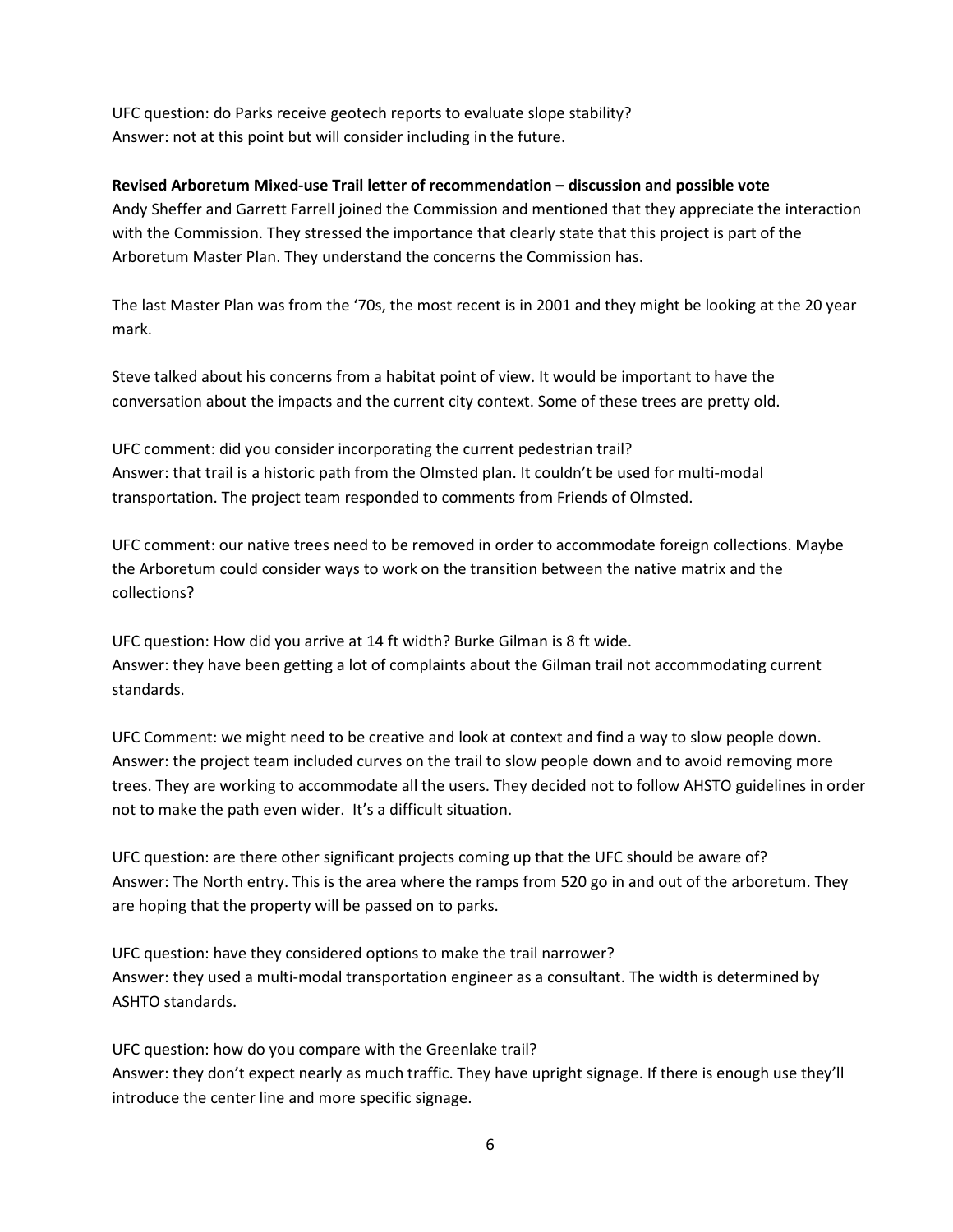#### **Bylaws update and protocols review**

Moved to next meeting.

# **Public comment**

None

## **New business and announcements**

Joanna: she will be absent from May 25 to August 25. She also invited everyone to the Forterra Annual Breakfast.

The Commission would like to invite Jessica Finn Coven (new OSE director) to a meeting.

Gordon: in 1991 the Grove Management Plan was put together – Gordon participated. They put together a tool box to incorporate urban forestry elements to the Comp Plan. Gordon will scan and distribute the document.

# **Adjourn**

# Public input:

**From:** Cass Turnbull [mailto:cassturnbull@comcast.net]

**Sent:** Saturday, May 09, 2015 6:47 AM

**To:** Pinto De Bader, Sandra; o.rhyan@gmail.com; 'Amber Vora'; 'Andrea Okomski'; 'Andrew Kirsh'; 'Armando Paz'; 'Barbara O'Halloran'; 'Becky Chaney'; Bradburd, Bill; 'Bonnie Miller'; 'Brian Ramey'; Bultmann, Jan; 'Cheryl Trivison'; Clifthorne, Evan; 'Crescent Calimpong'; 'David Miller'; 'Elizabeth Campbell'; 'Eric Carlson'; 'Heidi Siegelbaum '; Murphy-Ouellette, Jeanie; 'JeanieMurphy'; 'John Dixon'; 'Kathy Colombo'; 'Kathy Holzer'; 'Kay Shoudy'; 'Ken Yocom'; 'Kyle Stetler'; larrylange36@comcast.net; 'Lauren Urgenson'; 'Linda Murtfeldt '; 'Liz Kearns'; 'Manly Norris'; 'Margaret Thouless'; 'Mark Ahlness'; 'Mary Fleck'; 'Matt Lee'; maxsilver@gmail.com; McConaghy, Eric; 'Melissa Poe'; 'Michael Oxman'; 'Mike Ruby'; 'Paige Hulsey'; 'Pat Naumann'; 'Pat Whempner'; 'Patrick Mann'; 'Richard Ellison'; 'Rory Denovan'; 'Ruth Williams'; 'Sara Welch'; 'Shelly Leonard'; 'Siegelbaum, Heidi'; 'Stephen Schreck'; 'Steve Zemke'; 'Susan North'; 'Susan Zeman'; 'Tatiana Choulika'; 'Toby Ross'; 'Toby Thaler '; 'Vera Giampietro'; 'Wallis Bolz' **Cc:** 'Cass Turnbull'

**Subject:** Comprehensive Plan and Urban Canopy

Open Letter to the Urban Forestry Commission

Re: The Comprehensive Plan update

This is our once in 10 year chance to get it right. Please check out these suggestions. In my opinion, goals are best set by thinking of what should be done, not by what is likely to be achieved.

Thank you for all the good work you do. You are our best hope. Please see below.

Cass Turnbull 206-783-9093

05-08-15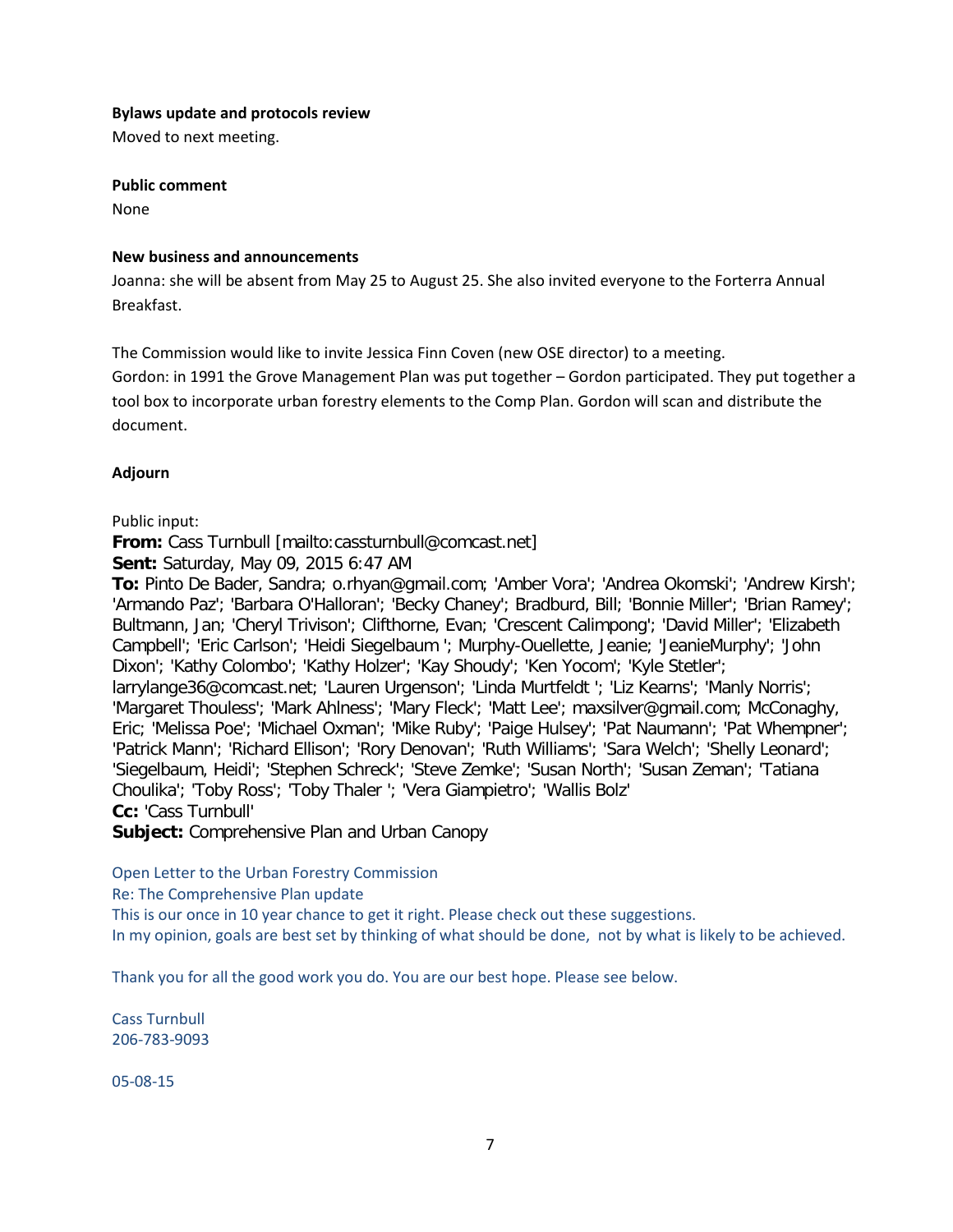Written the help of several 'tree people' in the larger community, here is a 14 item wish list for the new Seattle Comprehensive Plan.

1) The most essential element for urban forestry in the comp plan is **retaining the canopy goal of 40%.** All the major cities in the nation have canopy goals. For comparison Philadelphia's goal is 30%, Washington D.C.'s is 40%, and Pittsburgh's is 60%. Similarly we should retain the **no-net loss of canopy** cover goal.

2) Add a more **comprehensive list of Urban Forestry benefits** to in the vision statement. Sample. "*the Urban Forest is one of Seattle's most valued capital and cultural assets. It is an integral component of a healthy, livable, environmentally responsible, and economically robust city. It provides essential green infrastructure, social and ecosystem services. Because of the pressures of urbanization and population density we recognize that maintaining a diverse, healthy and sufficient Urban Forest requires more than just tree planting. It requires commitment, human and political intervention and ongoing stewardship."*

3) Add **specific Urban Forestry goals to each separate element of the Comprehensive Plan.** Those elements are: transportation, land use, utilities, health, environmental sustainability, livability, social justice, and economics. The benefits of trees cross-agency but the canopy is administered and funded per single agency budget. The urban canopy should be referred to as an essential public service and a capital asset which is both publically and privately owned.

4) The comprehensive plan or the UF ordinance authorizes the creation of a **Tree Fund for the promotion, protection and expansion of UF**. The fund is not to be used in lieu of regular department funding. Funds may consist of donations, grants, general funds, taxes, collections of tree related penalties and fees, mitigation fees, fees in lieu of tree-replacement or preservation. Funding is tied to amount of development and gray infrastructure (concrete) investment.

5) **Comprehensive plan recognizes the Urban Forestry Commission** and **The Urban Forest Stewardship Plan**.

6) The City, working through the Urban Forestry Commission, will create an annual **State of Urban Forest Report**. To do so, the named authority (Commission or DSE) is authorized to require regular inventories, collect data through the use of a tree removal permit system and track tree planting. Tree canopy impact assessments are required for changes to building codes and city policies. The State of the Urban Forest Report may include assessment of customer service and enforcement practices.

7) Comprehensive plan authorizes the Urban Forest Commission's updates to **the Urban Forest Stewardship Plan and sees that recommendations are incorporated** into City planning, budgets, laws and enforcement practices.

8) **Revise open space goals upward.** Since the amount of potential canopy cover is determined by the total amount of planting spaces (the combination of public and private open space) we should revise these goals upward, not downward. The nationally recognized goal for public open space is cities 1 acre for every 100 residents. The current proposed comprehensive plan proposes .5 acres pre every 1,000 residents in Urban Villages.

This goal should be revised heavily upward because the UVs lack the private open space. Simultaneously, they are subject to intensified effects of urbanization such as increasing storm water runoff, the heat island effect, lack of habitat, particulate air and noise pollution.

Similarly the comprehensive plan lacks sufficient open space goals in manufacturing-industrial area. Current recommendation of *no open space requirements* should be replaced. The zone land is closest to water courses and wetlands; has increased amounts of concrete that produces stormwater run-off overloads; and which exacerbates the Heat Island effect; and these areas are the least 'livable' of the lower income wage earners who work there and reside nearby.